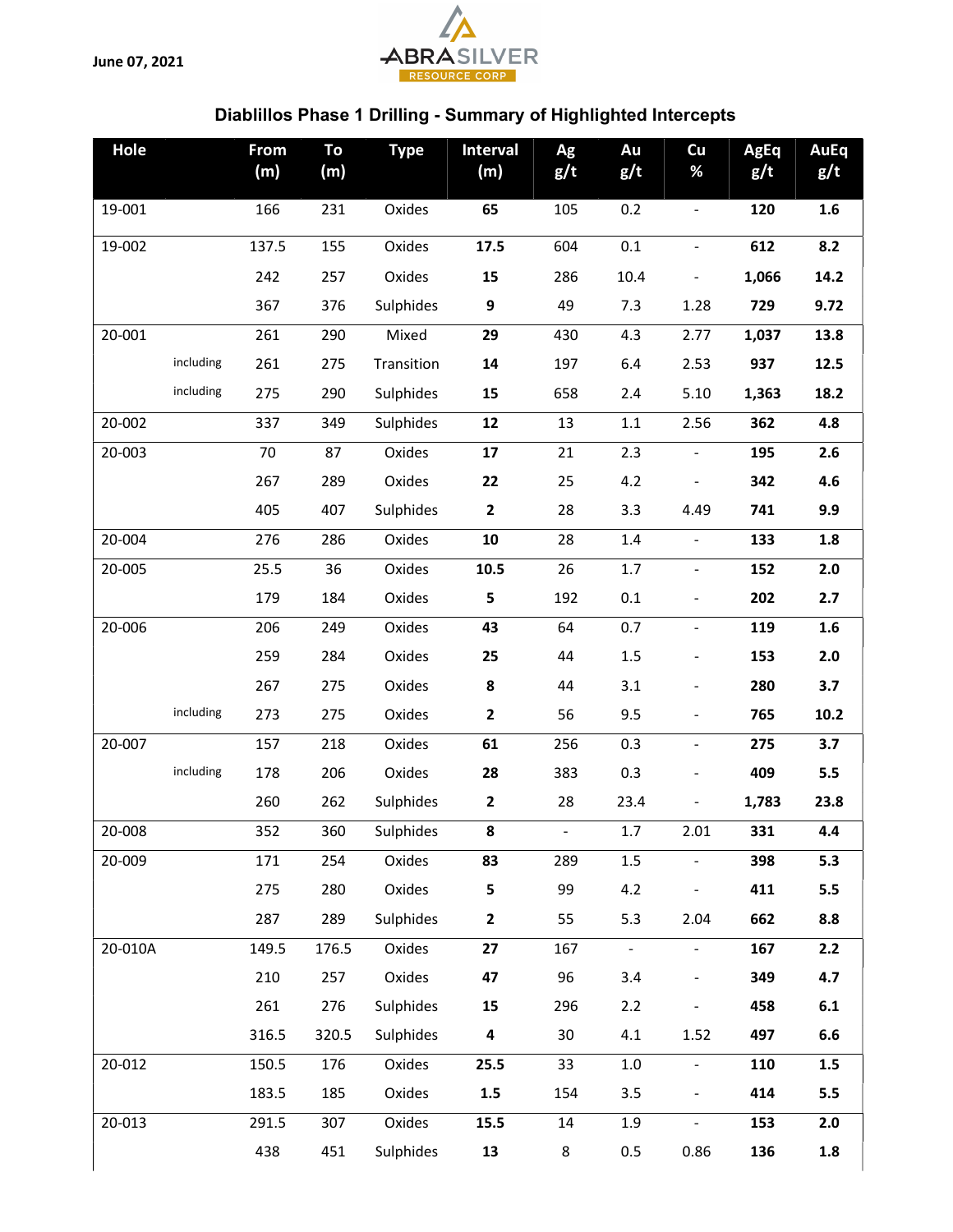

| Hole   |           | From             | To    | <b>Type</b> | <b>Interval</b>         | Ag    | Au             | Cu                           | <b>AgEq</b> | <b>AuEq</b> |
|--------|-----------|------------------|-------|-------------|-------------------------|-------|----------------|------------------------------|-------------|-------------|
|        |           | (m)              | (m)   |             | (m)                     | g/t   | g/t            | %                            | g/t         | g/t         |
|        | including | 441              | 447   | Sulphides   | 6                       | 23    | 0.9            | 1.34                         | 226         | 3.0         |
| 20-015 |           | 92               | 101.5 | Oxides      | 9.5                     | 68    | $1.1\,$        | $\blacksquare$               | 151         | 2.0         |
| 20-017 |           | 13               | 74    | Oxides      | 61                      | 105   | $1.1\,$        | $\blacksquare$               | 190         | 2.5         |
|        | including | 42               | 55    | Oxides      | 13                      | 142   | 2.0            | $\blacksquare$               | 294         | 3.9         |
| 20-018 |           | $\boldsymbol{6}$ | 22.5  | Oxides      | 16.5                    | 114   | 1.1            | $\blacksquare$               | 198         | 2.6         |
|        | including | 6                | 12    | Oxides      | 6                       | 233   | 2.9            | $\blacksquare$               | 450         | $6.0\,$     |
| 20-019 |           | 147.5            | 171.5 | Sulphides   | 24                      | 35    | 0.2            | 1.49                         | 205         | 2.7         |
| 20-020 |           | $\overline{3}$   | 24    | Oxides      | 21                      | 132   | 2.9            | $\equiv$                     | 352         | 4.7         |
|        | including | 3                | 16.5  | Oxides      | 13.5                    | 179   | 4.5            | $\blacksquare$               | 515         | 6.9         |
| 20-022 |           | 9.5              | 23    | Oxides      | 13.5                    | 31    | 2.9            | $\blacksquare$               | 251         | 3.3         |
| 20-024 |           | 83               | 110   | Oxides      | 27                      | 86    | 0.5            | $\blacksquare$               | 126         | 1.7         |
|        | including | 104              | 110   | Oxides      | 6                       | 168   | 0.2            | $\blacksquare$               | 179         | 2.4         |
| 20-025 |           | 58               | 64.5  | Oxides      | 6.5                     | 226   | $\equiv$       | $\blacksquare$               | 226         | 3.0         |
|        |           | 83               | 105.5 | Oxides      | 22.5                    | 49    | 0.6            |                              | 91          | $1.2$       |
|        |           | 143.3            | 154.5 | Oxides      | 11.2                    | 222   | $\blacksquare$ | 0.06                         | 228         | 3.0         |
| 20-026 |           | 130              | 195   | Oxides      | 65                      | 151   | 1.9            | $\blacksquare$               | 292         | 3.9         |
|        | Including | 162              | 189   | Oxides      | 27                      | 208   | 4.3            | $\blacksquare$               | 530         | 7.1         |
|        | Including | 175              | 189   | Oxides      | 14                      | 236   | 6.7            | $\blacksquare$               | 741         | 9.9         |
| 20-027 |           | 141              | 244   | Oxides      | 103                     | 389   | 1.7            | $\blacksquare$               | 516         | 6.9         |
|        | Including | 141              | 163   | Oxides      | 22                      | 413   | 0.1            | $\blacksquare$               | 424         | 5.7         |
|        | Including | 163              | 180   | Oxides      | 17                      | 1,467 | 0.6            | $\qquad \qquad \blacksquare$ | 1,508       | 20.1        |
|        | Including | 166              | 168   | Oxides      | $\overline{2}$          | 5,796 | 0.9            |                              | 5,867       | 78.2        |
|        | Including | 181              | 244   | Oxides      | 63                      | 95    | $2.6\,$        |                              | 287         | 3.8         |
|        | Including | 190              | 244   | Oxides      | 54                      | 103   | 2.8            | $\qquad \qquad \blacksquare$ | 316         | 4.2         |
|        | Including | 231              | 238   | Oxides      | $\overline{\mathbf{z}}$ | 132   | 5.4            | $\overline{\phantom{0}}$     | 533         | 7.1         |
|        |           | 250.5            | 256.6 | Oxides      | 6                       | 181   | $1.0\,$        | $\frac{1}{2}$                | 256         | 3.4         |
| 20-028 |           | 70               | 81    | Oxides      | 11                      | 89    | 1.2            | $\blacksquare$               | 177         | 2.4         |
|        |           | 139              | 142   | Oxides      | 3                       | 37    | 5.5            | $\frac{1}{2}$                | 451         | $6.0\,$     |
|        | Including | 141              | 142   | Oxides      | $\mathbf{1}$            | 66    | 12.8           | $\overline{\phantom{a}}$     | 1,026       | 13.7        |
| 20-030 |           | 205.5            | 218   | Oxides      | 12.5                    | 33    | 4.7            | ÷,                           | 384         | 5.1         |
|        |           | 260              | 264.5 | Sulphides   | 4.5                     | 11    | 3.2            | $\blacksquare$               | 270         | 3.6         |
| 20-032 |           | 56               | 73    | Oxides      | 17                      | 8     | 1.6            | $\blacksquare$               | 131         | 1.7         |
| 21-001 |           | 33               | 79    | Oxides      | 46                      | 70    | 0.8            | $\blacksquare$               | 133         | 1.8         |
| 21-002 |           | 132              | 147   | Oxides      | 15                      | 701   | 0.1            | $\blacksquare$               | 711         | 9.5         |
|        | Including | 132              | 142   | Oxides      | ${\bf 10}$              | 1,004 | 0.1            | $\qquad \qquad \blacksquare$ | 1,017       | 13.6        |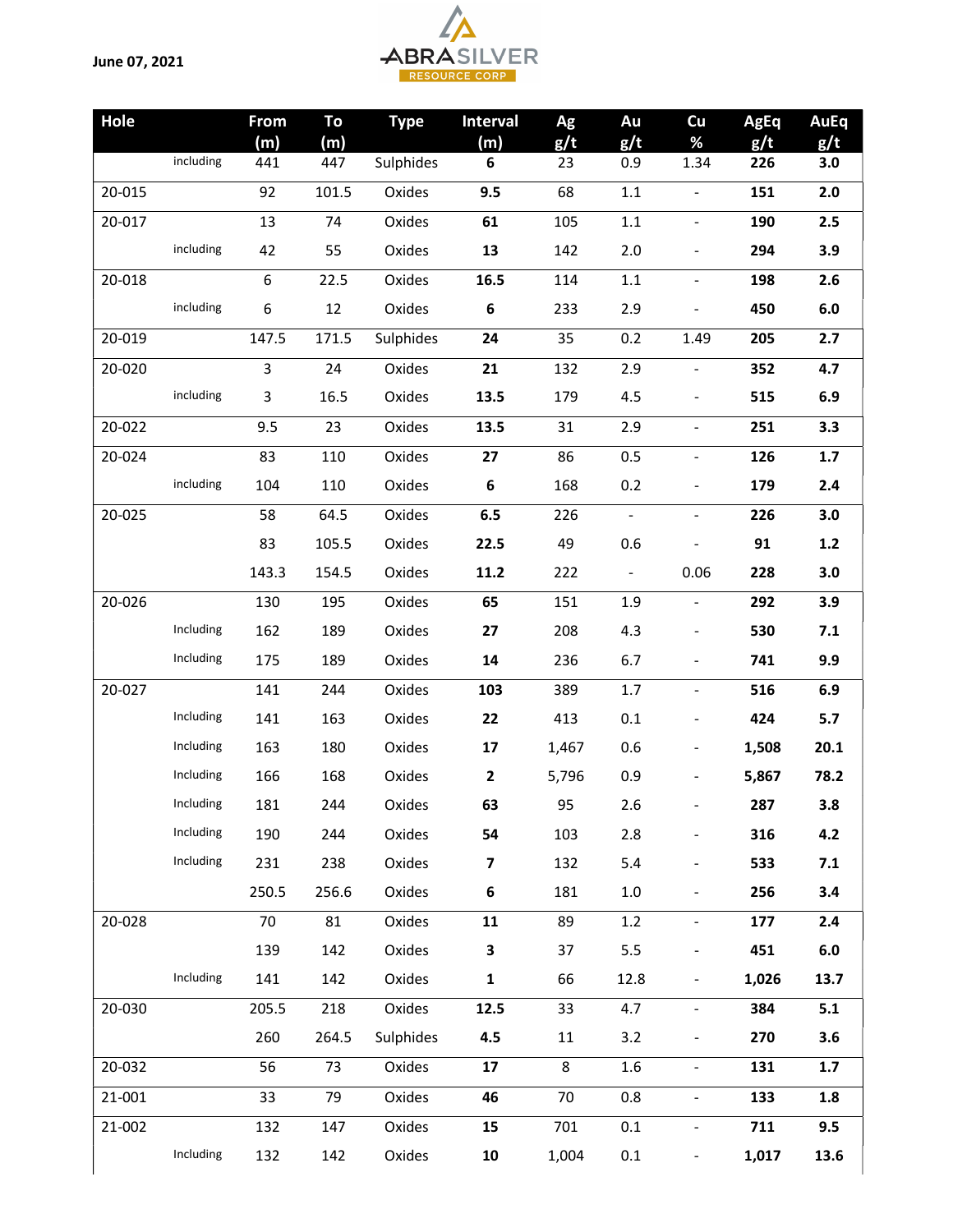June 07, 2021



| Hole   |           | From<br>(m) | To<br>(m) | <b>Type</b> | <b>Interval</b><br>(m) | Ag<br>g/t      | Au<br>g/t | Cu<br>%                  | <b>AgEq</b><br>g/t | <b>AuEq</b><br>g/t |
|--------|-----------|-------------|-----------|-------------|------------------------|----------------|-----------|--------------------------|--------------------|--------------------|
|        | Including | 132         | 134       | Oxides      | 2                      | 1,955          | 0.3       | ۳                        | 1,975              | 26.3               |
|        |           | 219         | 271.8     | Oxides      | 52.8                   | 127            | 2.1       | -                        | 286                | 3.8                |
|        | Including | 226         | 246       | Oxides      | 20                     | 185            | 3.2       | $\overline{\phantom{0}}$ | 424                | 5.7                |
| 21-003 |           | 106         | 142       | Oxides      | 36                     | 370            | 0.4       | $\overline{\phantom{0}}$ | 399                | 5.3                |
|        | Including | 118         | 122       | Oxides      | 4                      | 635            | 0.6       | $\overline{\phantom{0}}$ | 677                | 9.0                |
|        | Including | 132         | 137       | Oxides      | 5                      | 1,556          | 1.2       | $\overline{\phantom{0}}$ | 1,645              | 21.9               |
|        |           | 207         | 252       | Oxides      | 45                     | 146            | 0.3       |                          | 172                | 2.3                |
|        | Including | 217         | 226       | Oxides      | $\boldsymbol{9}$       | 233            | $1.1\,$   | -                        | 318                | 4.2                |
| 21-004 |           | 142         | 159       | Oxides      | 17                     | 44             | 1.6       | $\overline{\phantom{0}}$ | 161                | 2.1                |
|        |           | 184         | 192       | Oxides      | $\pmb{8}$              | 82             | 8.0       | $\overline{a}$           | 680                | 9.1                |
|        |           | 239         | 245       | Sulphides   | $\bf 6$                | 63             | 4.4       | 0.7                      | 463                | 6.2                |
|        | Including | 243         | 245       | Sulphides   | $\mathbf{2}$           | 143            | 11.2      | 1.3                      | 1,116              | 14.9               |
| 21-005 |           | 58          | 77        | Oxides      | 19                     | 31             | 4.7       | $\overline{\phantom{0}}$ | 380                | 5.1                |
|        | Including | 58          | 71        | Oxides      | 13                     | 34             | 6.4       | $\overline{\phantom{0}}$ | 517                | 6.9                |
|        |           | 323.5       | 344       | Sulphides   | 20.5                   | 25             | 2.2       | ÷,                       | 191                | 2.6                |
|        |           | 327.5       | 336       | Sulphides   | 8.5                    | 33             | 4.0       |                          | 334                | 4.5                |
|        |           | 395         | 412       | Sulphides   | 17                     | $\blacksquare$ | 0.6       | 1.2                      | 163                | 2.2                |
| 21-006 |           | 103         | 118       | Oxides      | 15                     | 80             | 0.1       | $\overline{\phantom{0}}$ | 89                 | 1.2                |
| 21-007 |           | 91          | 127       | Oxides      | 36                     | 71             | 0.13      | $\overline{\phantom{0}}$ | 81                 | 1.1                |
| 21-008 |           | 84          | 119       | Oxides      | 35                     | 39             | $1.0\,$   | $\overline{\phantom{0}}$ | 116                | 1.6                |
|        | Including | 84          | 96.5      | Oxides      | 12                     | 38             | 2.6       | Ξ.                       | 235                | 3.1                |
| 21-009 |           | 208         | 283       | Oxides      | 75                     | 167            | 2.2       | L.                       | 335                | 4.5                |
|        | Including | 225         | 263       | Oxides      | 38                     | 184            | 2.6       |                          | 379                | $5.1$              |
|        | Including | 273         | 283       | Oxides      | 10                     | 111            | 6.3       |                          | 586                | 7.8                |
|        | Including | 274         | 280       | Oxides      | 6                      | 154            | 9.8       | 4                        | 887                | 11.8               |
|        |           | 312.4       | 314.4     | Sulphides   | $\mathbf{2}$           | 24             | 5.3       | 1.7                      | 593                | 7.9                |
| 21-010 |           | 208         | 210       | Oxides      | $\mathbf{2}$           | 296            | 4.0       | $\overline{\phantom{0}}$ | 596                | 8.0                |
|        |           | 241         | 260       | Oxides      | 19                     | 13             | $1.1\,$   | $\overline{\phantom{0}}$ | 93                 | 1.2                |
| 21-011 |           | 111.5       | 133.5     | Oxides      | 22                     | 48             | 0.7       | $\blacksquare$           | 102                | 1.4                |
|        |           | 235.5       | 254       | Sulphides   | 18.5                   | 61             | $1.7\,$   | $\overline{\phantom{0}}$ | 189                | 2.5                |
|        | Including | 247.5       | 254       | Sulphides   | 6.5                    | 85             | 4.2       | $\blacksquare$           | 402                | 5.4                |
| 21-012 |           | 134         | 238       | Oxides      | 104                    | 216            | 2.2       | $\overline{\phantom{0}}$ | 382                | 5.1                |
|        | Including | 172         | 219       | Oxides      | 47                     | 280            | 4.3       |                          | 600                | 8.0                |
|        | Including | 204         | 219       | Oxides      | 15                     | 302            | 8.0       | $\overline{a}$           | 902                | 12.0               |
| 21-013 |           | 144         | 178       | Oxides      | 34                     | 27             | 0.6       | $\frac{1}{2}$            | 71                 | $1.0\,$            |